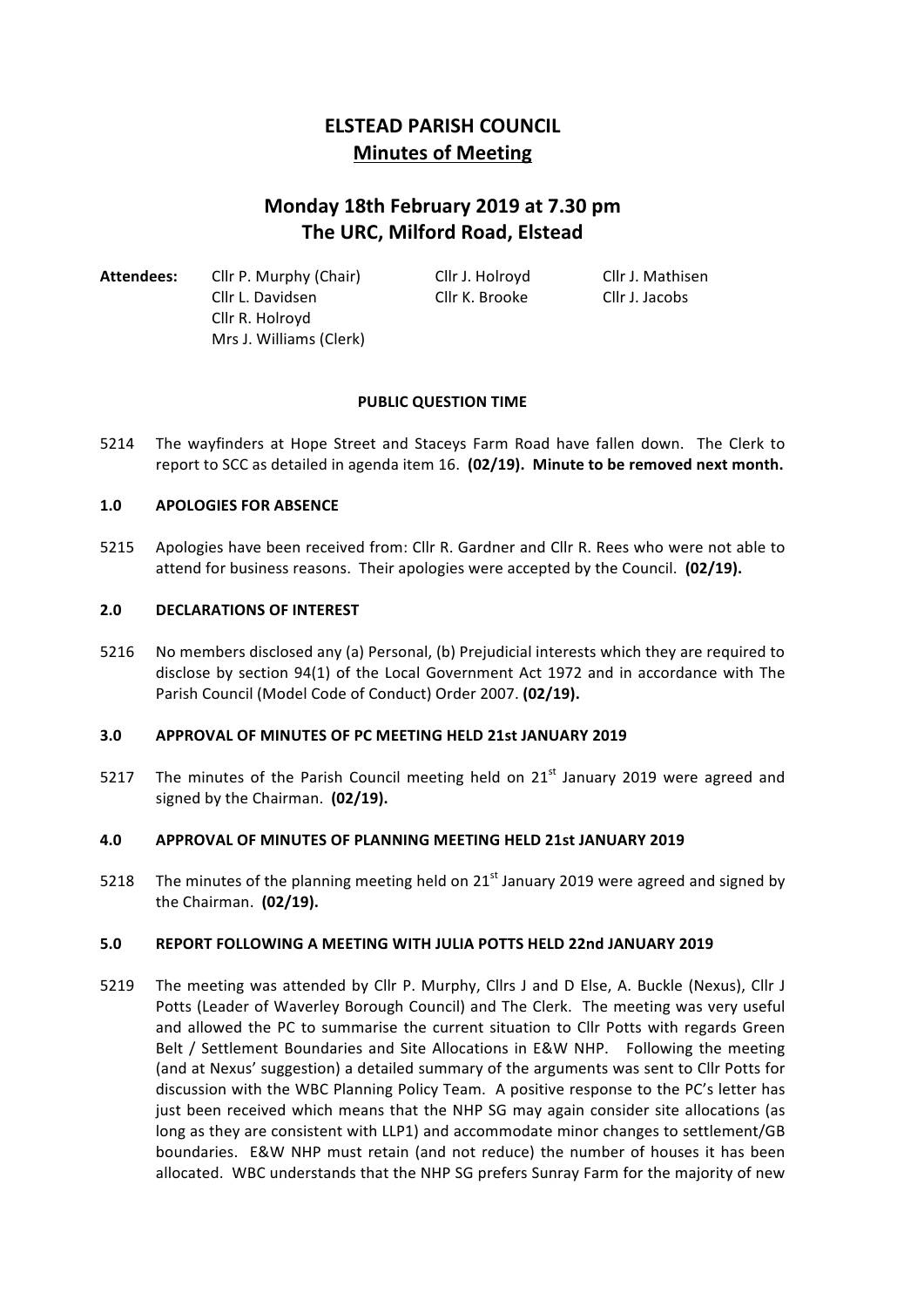development. The PC is very grateful to Cllrs J. and D. Else for facilitating the meeting. (02/19). Minute to be removed next month.

### **6.0 REPORT FOLLOWING A MEETING WITH THAKEHAM HELD 8th FEBRUARY 2019**

- 5220 Cllr P. Murphy, Cllrs J. and D. Else, Mrs Davidsen and The Clerk met with senior representatives from Thakeham. A number of issues were discussed satisfactorily including:
	- Site levels: Thakeham explained that the level of the new houses is consistent with planning consent and the ground level has not been raised.
	- Waste material dumped at The Triangle: material has "been dumped" by Triconnex and not Thakeham. Thakeham to ask Triconnex if they may level the land at the triangle when they have finished the works outside Laybrook Cottage (due w/c  $25^{th}$  February).
	- Re-routing of the proposed footpath from Weyburn to Elstead centre: Thakeham happy to discuss alternate route once the land ownership issue has been resolved.
	- Shackleford Road: Thakeham were asked to be more vigilant and proactive about clearing waste and debris from the Shackleford Road and verges.

A full copy of the meeting minutes to be circulated to all PC members by The Clerk. The PC is very grateful to Cllrs J. and D. Else for facilitating the meeting. (02/19). Minute to be removed next month.

### **7.0 REPORT FOLLOWING ELECTION TRAINING HELD 14th FEBRUARY 2019**

5221 The Clerk attended an election training session which was run by SSALC. All Parish Councillors / members of the public wishing to stand for election should ensure they have sent their nominations to Waverley Borough Council by  $30<sup>th</sup>$  March. Nominees may spend a maximum of £740 plus 6p per voter. Copies of their expenses (even if zero money has been spent) must be submitted to the Returning Officer within the given deadline. The monies may not be claimed for reimbursement. *Purdah* runs from 25<sup>th</sup> March until 2<sup>nd</sup> May. During this times cllrs may not attribute written article to themselves and articles in the EVN will be from Elstead PC and of a generic nature. Nominations must be delivered to WBC by the nominee and not via The Clerk. (02/19). Minute to be removed next **month.**

#### **8.0 MATTERS ARISING**

- 5222 Jubilee Rec Train: The Clerk confirmed that the like-for-like replacement is £3,895 plus VAT. The price includes delivery and installation. Grass matting is a suitable safety surface and will cost an additional £625 plus VAT. The train lead-time is 4-5 weeks. Cllrs were shown a picture image of the proposed train. Cllrs agreed that they are happy to proceed with this option and The Clerk to place an order. The Clerk to involve St James School with choosing a name for the train. **(02/19)**
- 5223 FP64: The landowner has applied for a diversion across the field. Jo Porter (SCC Countryside) has drawn up a new plan for the proposed diversion of Footpath 64. The revised plan has now been sent to the landowner. **(02/19)**
- 5224 Cemetery Space Assessment: Cllr Davidsen, Richard Knight and The Clerk met to discuss this. Cllr Davidsen to report back on this at the February meeting. (02/19). Minute to be removed as covered under agenda item 13.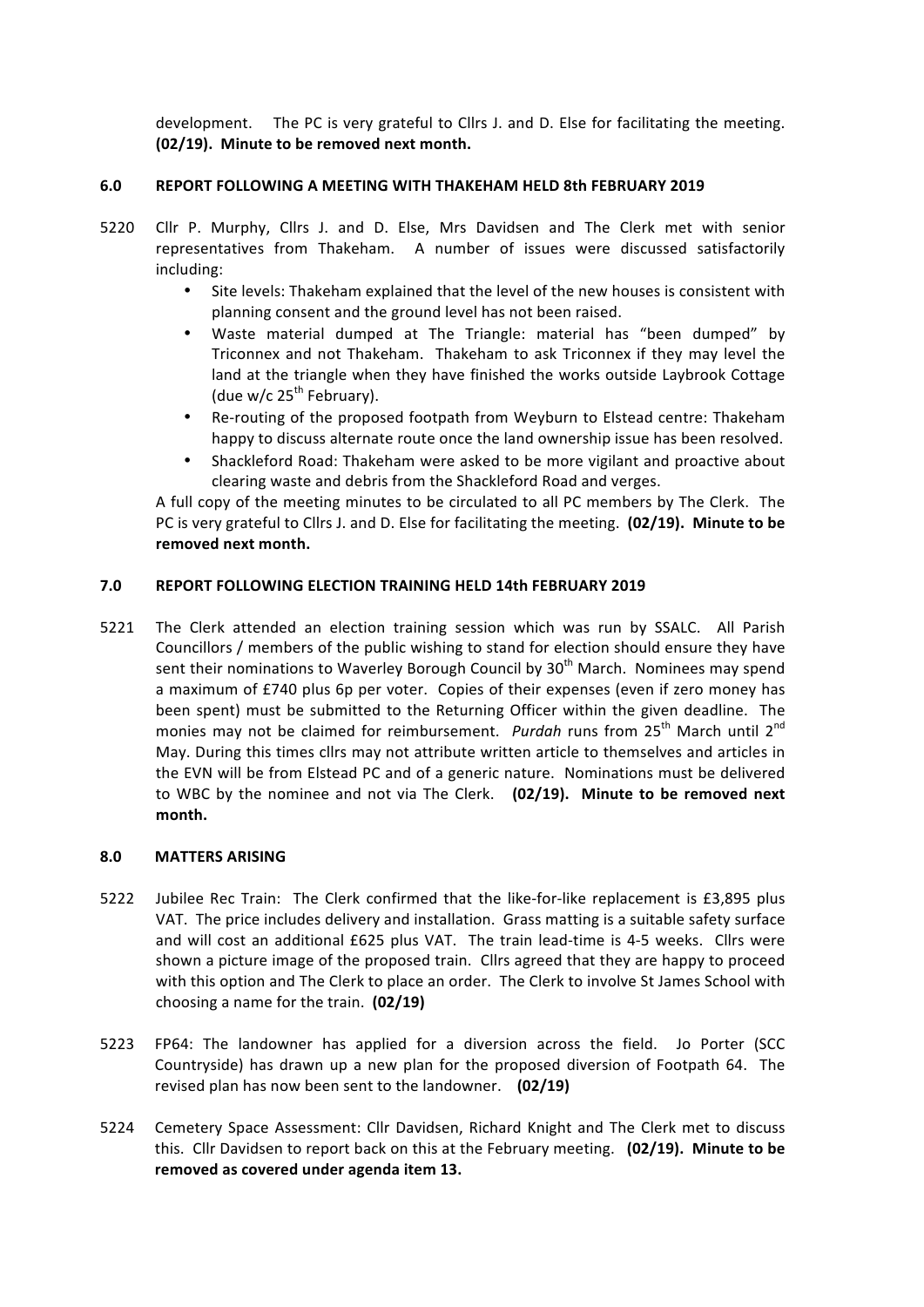- 5225 There is agreement in principle for a mobile VAS for the Western Village. The Clerk has sent VAS locations to the Western Parish Clerk collating the information and RK has agreed to be trained. The cost of training is £240 plus vat per delegate. Cllr Harmer explained that the VAS would hopefully be bought and installed before 31.03.19. **(02/19).**
- 5226 PIC Monies available. The Clerk has discussed which applications are appropriate with WBC. Cllrs agreed that the Clerk should resubmit an application for the organic waste material collector at the cemetery and for a replacement bench around the oak tree on the Village Green. Cllr J. Else has proposed to assist with the application process and has found out that there is no TPO on the oak tree in question although the village green is washed over as a conservation area. The Clerk has forwarded the application to Cllr J. Else. **(02/19).**
- 4961 New NHP support programme with increased funding to £17,000. The Clerk ascertained E&W NHP is eligible to obtain a further  $£2,000$  and will apply for this grant once the next steps are determined and an estimate for works received. **(09/18)**
- 5227 Seale Road: Some resurfacing works were completed in August. However, a recent water main flushing exercise revealed that most of the road drains were blocked by debris. Cllr P. Murphy and The Clerk met with Steve Lindsey-Clark and Stuart Copping to discuss this. The third gulley up (from Farnham Road) will be hand dug w/c  $18<sup>th</sup>$  February and then it will be jetted  $w/c 25^{th}$  February. (02/19). Minute to be removed next month.
- 5120 Sharks floodlights: The PC to draw up a new agreement with the Sharks. The Clerk to action when the floodlights have been purchased. (12/18)
- 5228 Sharks floodlights and semi permanent storage: The Sharks have applied for funding from SCC Members Allocation group and The Clerk has submitted a PIC application to WBC on behalf of the Sharks. The Sharks submitted planning permission to WBC at the beginning of November. Planners have advised that the container if sited parallel with Ham Lane must be sited further forward which would interfere with the pitch. Cllrs agreed that the best location for the container would be in the original spot (in front of the table tennis and courts 1-3. As landowners the PC can insist on this. Planning has been resubmitted. **(02/19)**
- 5229 The Clerk reported seeing horses on Burford Lodge Rec. One had escaped and was careering out of control around the rec frightening younger children. The horses were later observed giving rides. The Clerk has contacted the PC's lawyers who have said that horses may be impounded and have finally submitted the correct wording to cover this. Cllrs have agreed to The Clerk making signage for The Croft and Burford Lodge to this effect. (02/19). Minute to be removed as was discussed alongside "dogs on the rec" under agenda item 16.
- 5230 Village Green Registration: Following the wooden post that was put up on Church Green it appears as if some of Church Green is unregistered in terms of ownership and none of the Green is registered as common land. Cllrs agreed that the area should be registered as common land. The Clerk has secured documents from WBC to say that The Green is owned by WBC and that the lease expired in 1998. WBC believes that the lease just carries over however The Clerk has asked if the lease can be renewed. Once this is renewed Elstead PC can then proceed with registration. The Clerk has chased WBC but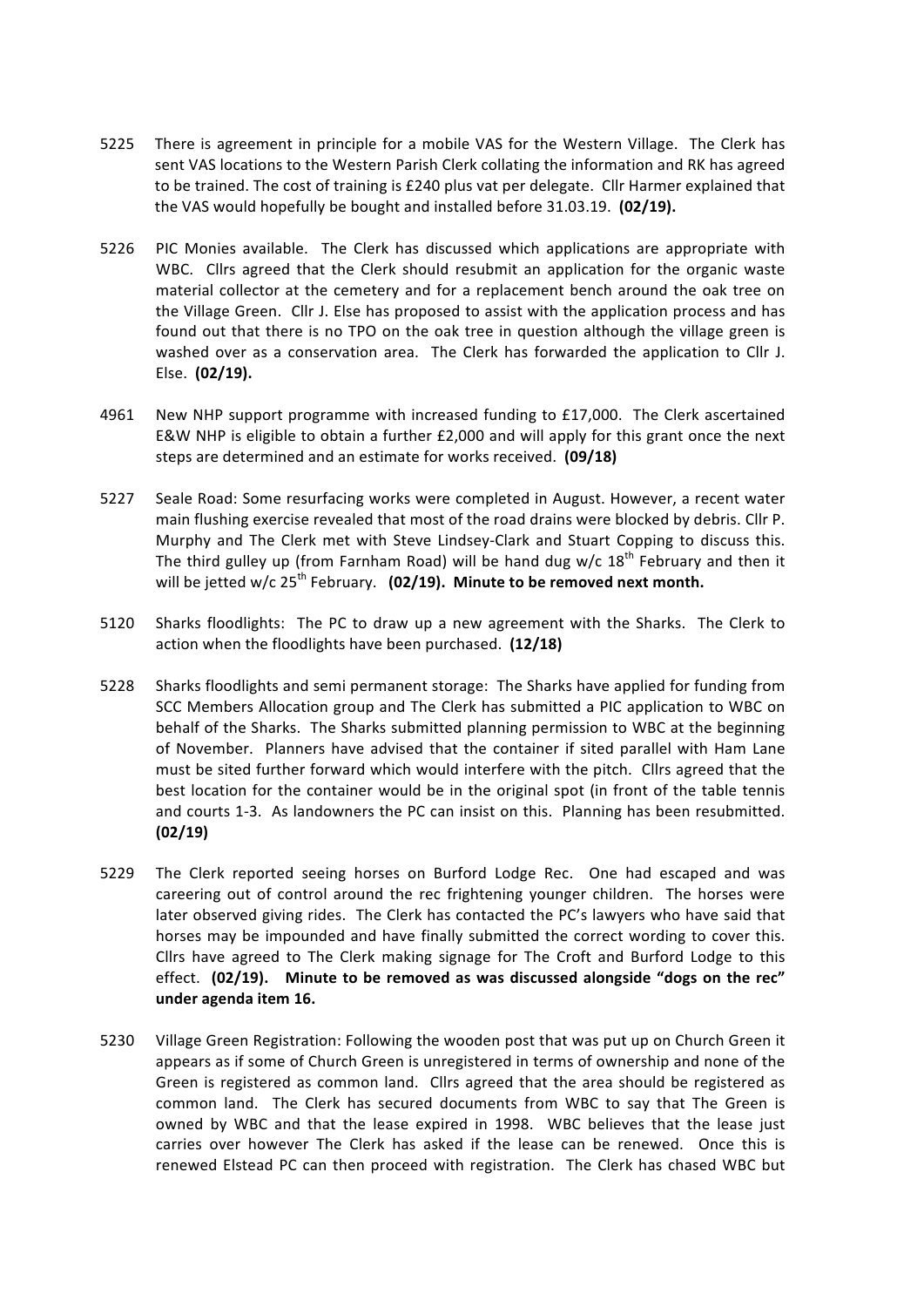has not had a response. Cllr J. Else has also chased on the PC's behalf and the person responsible will contact The Clerk by  $25<sup>th</sup>$  January. Cllr J. Else and The Clerk to chase WBC as no response has been received since the January meeting. **(02/19)** 

- 5231 Wooden post on Church Green: Following a site meeting, Rob Fairbanks has agreed that the RoW finger post on the Church Green should be removed and the RoW logo located on the cycle route post. The post is still in situ and Cllr Murphy has contacted Mr Fairbanks regarding its uplift. The Clerk to ask RK to remove the wooden post and to relocate the finger post arrow to the cycling post. (02/19). Minute to be removed next month.
- 5232 The defibrillator at Thursley Road Pavilion was discussed on the village facebook page with residents suggesting that the defibrillator should be sited outside the pavilion and not inside. Concerns had been expressed as to the safety of the defibrillator if it were sited on the outside walls and potential damage from stray balls. Cllr J. Holroyd and The Chair have chosen a reasonably safe site. The external cabinet has arrived but an alternative electrician is required. The electrician has provided a quote but has also explained that due to updated wiring regulations a surge control should be fitted to the circuit board. This will cost £850 plus vat. Alternative quotes to be sourced and the Clerk to ask if the cabinet can be relocated even if the surge control is not fitted. (02/19).
- 5178 Damaged bench in front of the cricket pavilion needs to be replaced. The Clerk to investigate if the PC can use PIC monies. The Clerk has started to investigate a bench made of recycled materials and not wood. The Clerk is looking at more bench options. **(01/19)**
- 5233 Councillor Murphy and The Clerk met with a consultant who was working on behalf of The Smith's Charity. The Smiths Charity is keen to audit its' beneficiaries. The Consultant explained that some Trustees allocate funds to organisations rather than individuals but she was satisfied with our approach. The consultant explained that we will need to have safeguarding policy and The Clerk has written to the consultant to find out further information as we do not deal directly with the recipients. The consultant said she would forward information. The Clerk has completed the annual return for the Smith's Charity. **(02/19).**
- 5180 The Clerk had circulated the minutes and the proposed budget in advance of the November PC meeting. Councillors are proposing an increase of 50% in the precept to cover finalising the NHP, replacing the train and on-going tree works. Councillors accepted this proposed increase and suggested that this be communicated to residents via an article in the Elstead Village News but in the light of hte forthcoming election and the advice from the Clerk in minute 5221 above it was agreed that this should be delayed until after 2 May. (01/19).
- 5234 The Clerk sent a letter to the Inspector opposing Clarions' Housing application for the deregistration of common land. If sufficient objections are received it is likely to go to a Public Inquiry. The application has been resubmitted as it was not sufficiently advertised before. The PC do not have to resubmit their objection as objections are carried over however the PC will resubmit it for good order. **(02/19).**
- 5089 Ramp at Hope Street / The Fleece: Cllr J. Holroyd has liaised with all parties and all are in agreement. Richard Knight to meet with Paul Tucker and to install ramp and hand rail.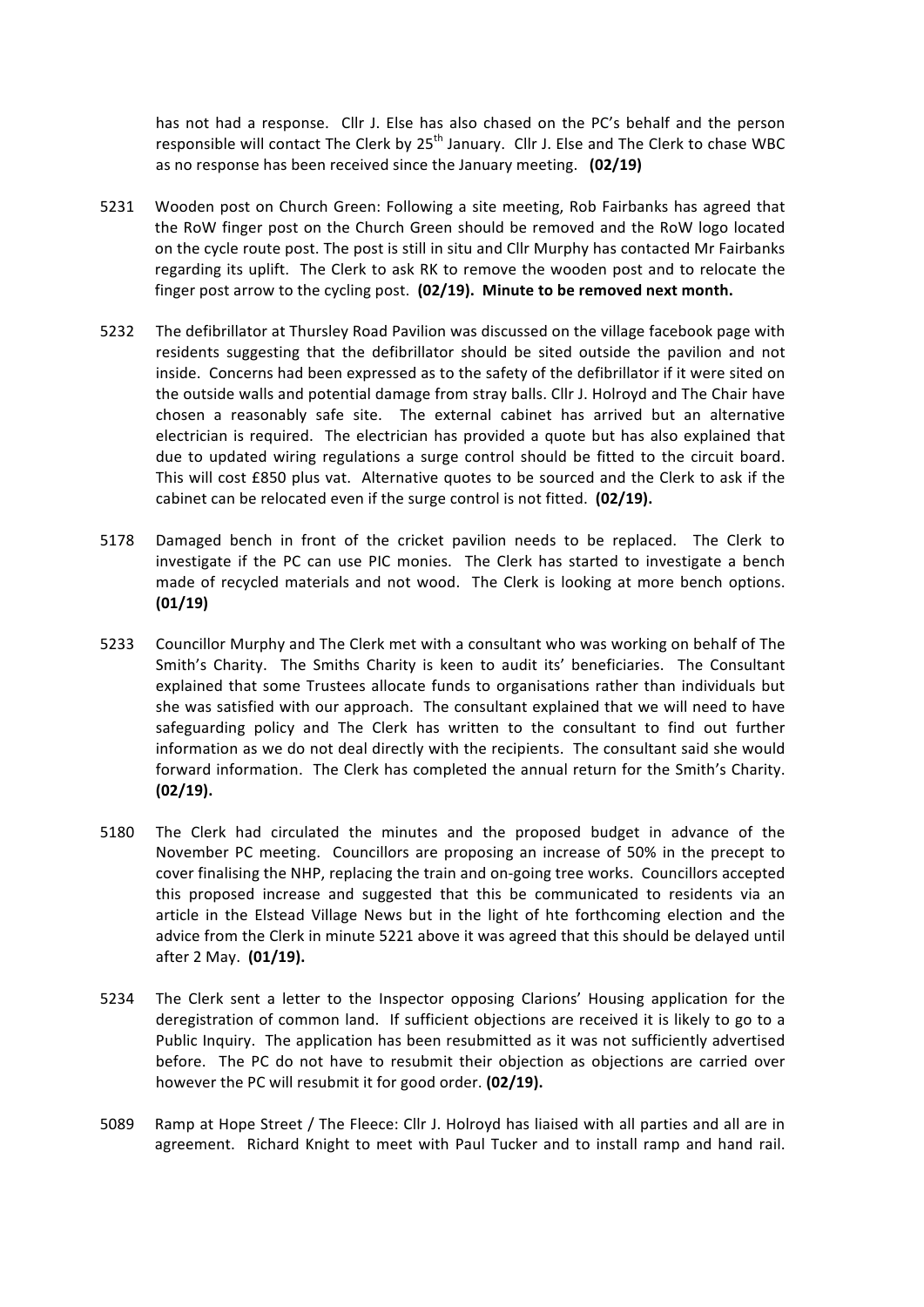The PC has agreed to support this cost. RK waiting for weather to improve so that he can do the work. **(01/19).**

- 5235 Carehome & Weyburn Site: The PC met with Thakeham as reported under agenda item 6. Thakeham confirmed that the care home site has been signed over to Oakland who are care home providers. It is likely that Oakland will reconfigure the internal layout but there will be no change to the overall size of the building. **(02/19). Minute to be removed next month.**
- 5135 Online plans: Cllrs are reasonably happy with the online format however some plans are tricky to see. The Clerk to ask WBC if it would still be possible to have large development plans on paper. The online format to be reviewed again in six months time. (12/18).
- 5236 Cllr J. Holroyd advised that she would like to do another public defibrillator training session one Saturday at the village hall. The Clerk and Cllr Holroyd are liaising over dates likely 11<sup>th</sup> May. (02/19).
- 5237 A resident raised the issue of the pavement/surface in front of The Spar to the Forge and from Back Lane to Staceys Farm Road. The Clerk and Cllr P. Murphy discussed this with SCC Highways who have agreed to assess it. (02/19).
- 5155 A resident asked whether a raised hump could be installed as a crossing point near to The Spar. Councillors did not think this was possible but would ask Cllr Harmer. (01/19).
- 5238 Speedwatch: Cllr P. Murphy and The Clerk met with the school to discuss running a speedwatch campaign. The school would like to be involved and have suggested that after May half term would be the ideal time for them. It is hoped that this will form the basis of a larger educative piece around car parking and traffic management around the school with the school using different ways of addressing these issues with parents. The Clerk has contacted Surrey Police but the Police have responded and it appears they have misunderstood the brief. The Clerk to contact Surrey Police. (02/19)
- 5192 New PC Website: Prior to the January meeting The Clerk had asked councillors to look at different parish websites. The website that all councillors preferred was the Titchmarsh village website. The new website would feature villages news, organisations and events as well as a separate page for PC news. There would also be a history / archive page. It was agreed that individual businesses would not be listed. The sub committee to ask if anyone in the village would be interested in designing the website and to compare this with what E-Mango can provide as design is included in their fees. (01/19)
- 5239 Richard Knight has forwarded an estimate for a rustic style bench in a wood material to replace the current bench which surrounds the oak tree on the village green. The cost is £1,600 to include installation and removal of old bench. The Clerk has looked at similar options and for smaller benches in a recycled material the starting price is £999 excluding installation and removal. Councillors approved this estimate from Richard Knight. The Clerk to apply for PIC funding for this alongside the green waste collection bin for Woolfords Lane cemetery. (02/19) Minute to be removed next month.
- 5240 The Clerk reported that the annual insurance is £2,665.65. This represents a 5% increase. The Clerk to ask Zurich if they can reduce their figure as nothing new has been added to the policy. Councillors approved the charge of  $£2,665.65$  in the meantime. The Clerk has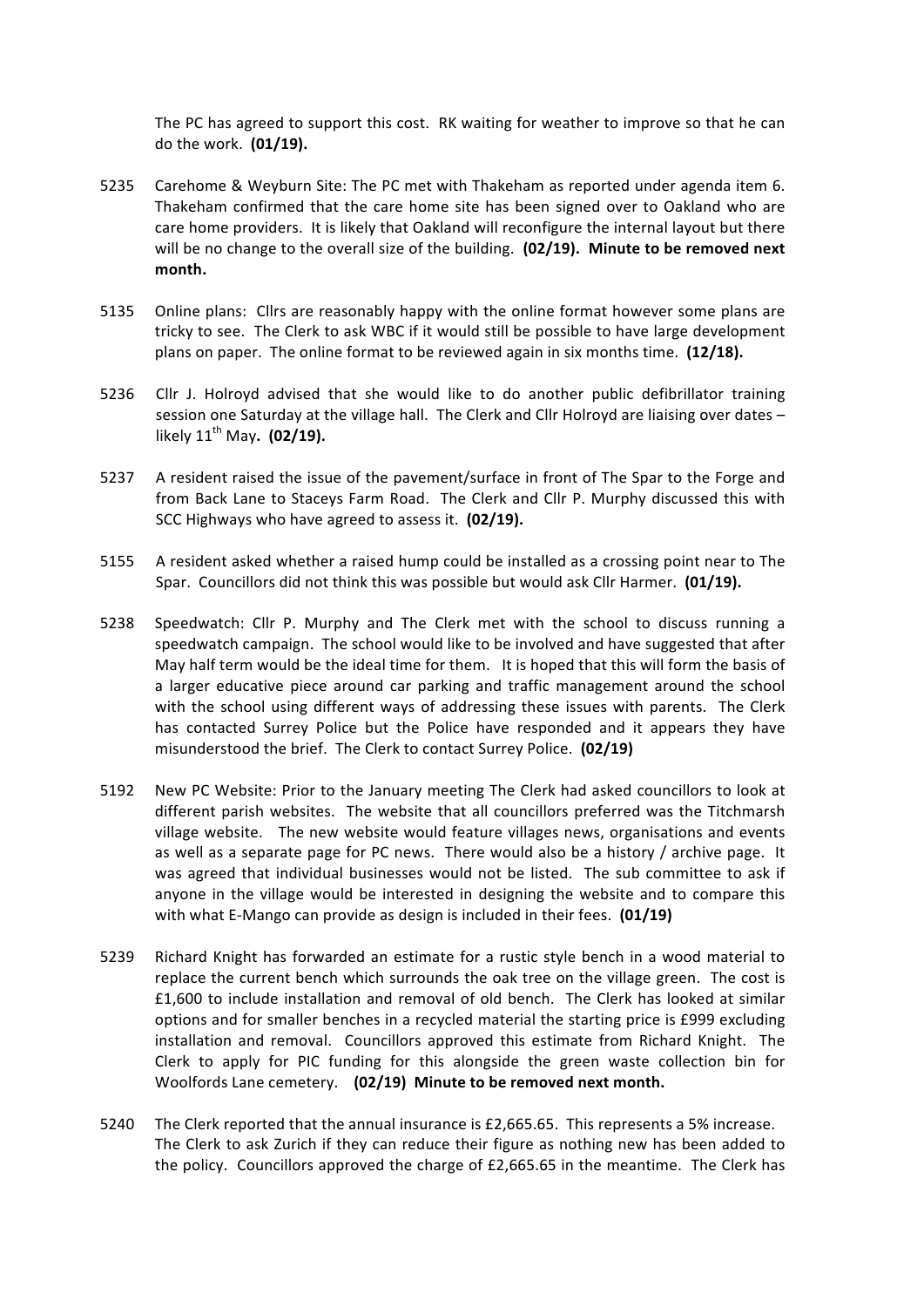subsequently secured a small discount and the revised figure is £2,591.42. **(02/19) Minute** to be removed next month.

- 5241 Dawn Davidsen has shown the Clerk some trees that form part of PC land which have not been surveyed. Councillors agreed that RK should initially check the trees and for The Clerk to get the cost of a formal survey. Trees line the Milford Road so must be checked. RK discovered that a tree was leaning on power lines over the road. The Clerk has contacted SSE who immediately made the tree safe. RK has cleared up the logs that were left by SSE. The Clerk has contacted Chalice Consultancy to do a formal inspection. **(02/19).**
- 5242 A resident has reported two surveyors outside St James Church surveying the road as it is due to be resurfaced. The Clerk advised Jack Roberts so that the 'h' bars aren't painted before this work is undertaken. SCC are not able to confirm when the work will happen. **(02/19).**
- 5210 There will be a PC election in May. Councillors should inform the Clerk if they intend to stand for office. (01/19).

#### **9.0 WBC UPDATE**

5243 The 2019/20 budget was approved at full council. WBC have raised council tax by 2.9% WBC only keep 10% of the monies that they collect. There are no proposed service cuts or redundancies. (02/19). Minute to be removed next month.

#### **10.0 SCC UPDATE**

- 4790 Jubilee Park train: SCC might be able to provide a small amount of funding towards this via the standard application process. (05/18).
- 5244 Cllr D. Harmer will hold a meeting of the western villages on  $26<sup>th</sup>$  February which Cllr P. Murphy will attend. The meeting will discuss the lengthsmen scheme and other small pockets of funding that might be available. **(02/19) Minute to be removed next month as** it will be reported under an agenda item.
- 5245 Road resurfacing: No further news on the proposed date for the Thursley Road resurfacing but Cllr Harmer said that the work is included in the 2018/9 highways budget. The B3001 resurfacing (The Mill to the edge of Farnham) is due within 6 weeks. (02/19).
- 5246 BW113: Repairs to the stretch from The Hookley Lane end are scheduled to happen before the end of March 2019. Cllr J. Mathisen reported that Landmarc had cleared vegetation along a section of BW113 in Peper Harow along the line of the previously overgrown definitive route towards Milford. (02/19)

#### **11.0 NEIGHBOURHOOD PLAN UPDATE**

- 5247 A meeting with Julia Potts (Leader of WBC) was attended by Cllr P. Murphy, Cllrs J. and D. Else, Nexus Consulting and The Clerk on  $22<sup>nd</sup>$  January. (02/19) Minute to be removed as meeting has been reported in agenda item 5.
- 5248 NHP SG meeting: The Clerk to convene a meeting of the SG as soon as possible. (02/19).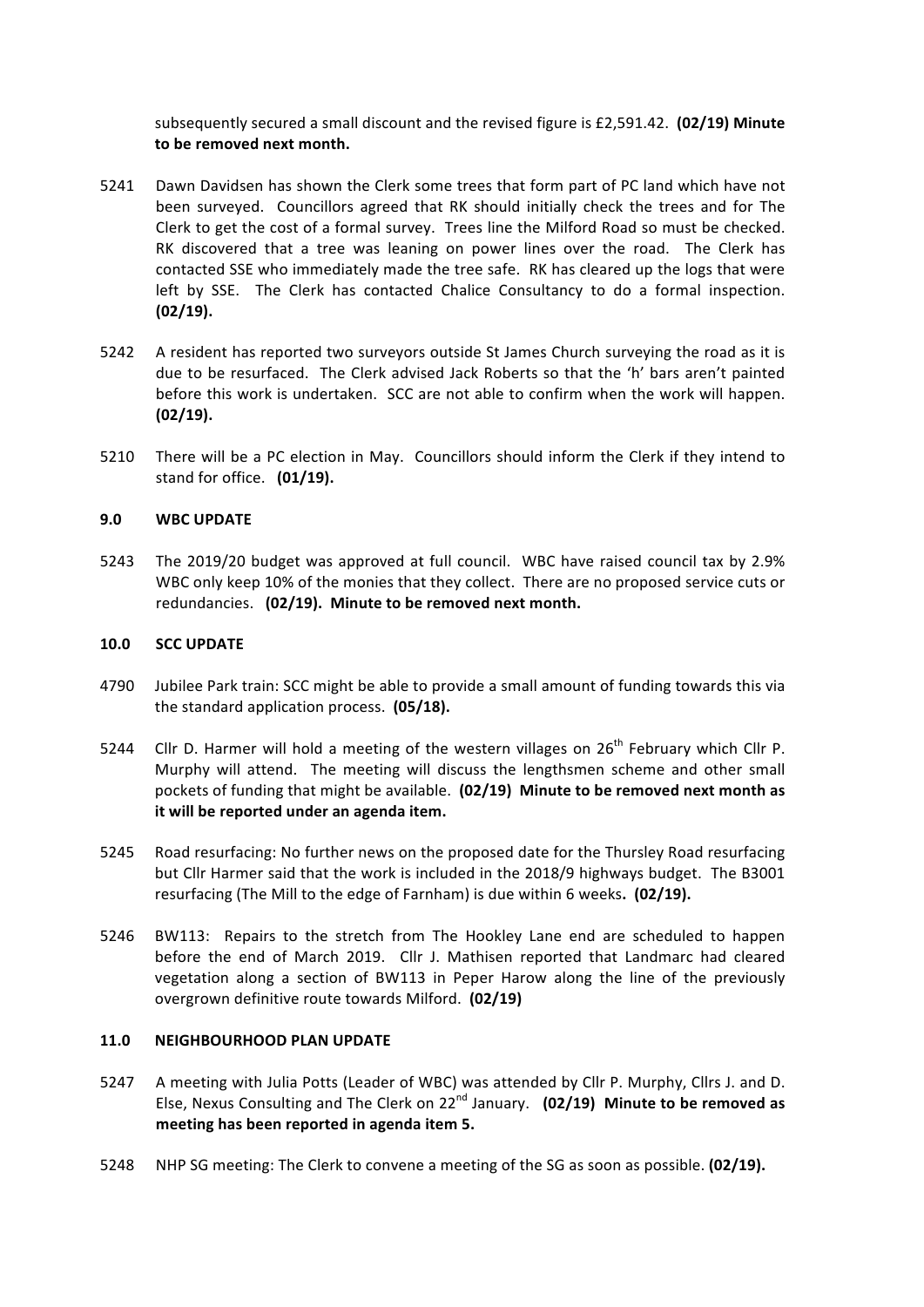- 5249 Cllr J Jacobs explained that it would be beneficial to undertake an updated Housing Needs Survey (HNS). Cllrs P. Murphy and J. Jacobs and The Clerk met with the HNS enabler. The HNS has gone live and to date there have been 200 responses. The survey is live until 28<sup>th</sup> February. The Clerk to do a final push to maximise the number of responses. **(02/19)**
- 5250 Purdah: The Clerk to liaise with Robin Taylor if there are queries regarding 'purdah' and how it might affect NHP progress and communication with the wider community. **(02/19).**

#### **12.0 OUR ELSTEAD**

5251 Elstead Society: The Christmas tree project was well received and to date 130 people have joined the Our Elstead facebook group. A number of people turned up to the drop in session on 9<sup>th</sup> February at the Youth with 28 families/groups signing up to the project. The first project will be to tidy up the neglected area by the River adjacent to Bridge House. Other projects include the planting of summer flowers around the village. WBC have been helpful In promising free compost and bulbs. Lastly the team are investigating joining the Great British Spring Clean. Cllr J. Mathisen to meet with Mrs Elliott to see if the school would be interested in participating in the project. (02/19)

#### **13.0 CEMETERY UPDATE**

5252 Cllr L. Davidsen presented a plan for the cemetery which indicated that there was plenty of space for a few decades to come. Plans include to straighten out paths, fill in gaps in existing rows. Once the current side for earthern graves is full, plots for earthen graves will start at the bottom of the current ashes area and work up towards the ashes zone until they meet. RK has made markers for reserved plots and 2 rows will be marked out so that plots are created in a more uniform fashion. Cllrs accepted this plan. (02/19). **Minute to be removed next month.** 

#### **14.0 GDPR POLICY ADOPTION**

5253 The GDPR policy that was presented by Cllr R. Rees was formally adopted at the meeting. The Clerk to add this policy to the PC website. Cllr R. Rees was thanked for his help with this matter. (02/19). Minute to be removed next month.

#### **15.0 AGREEMENT FOR SLOT SEEDING AT THURSLEY ROAD**

5254 Slot Seeding at the Thursley Road Recreation Ground: Cllr P. Murphy met with Elstead Cricket Club (ECC) and Elstead Football Club (EFC) / Sharks as they have raised concerns about the condition of the football pitches. The PC has obtained costs for this work from the PC's approved contractor of  $£1,300$ . Cllrs agreed that this work should be done and approved the cost. EFC, ECC and the Sharks will make a donation towards this work. **(02/19).**

#### **16.0 DOGS ON THE REC**

5255 Increasing numbers of dogs have been spotted on the recs. The Clerk has written to all clubs and users reminding them that dogs are not allowed on the recs and asking that they share this with members and external visitors. The Clerk placed an information box to the March village news and has designed some posters to go up in the village. The Clerk also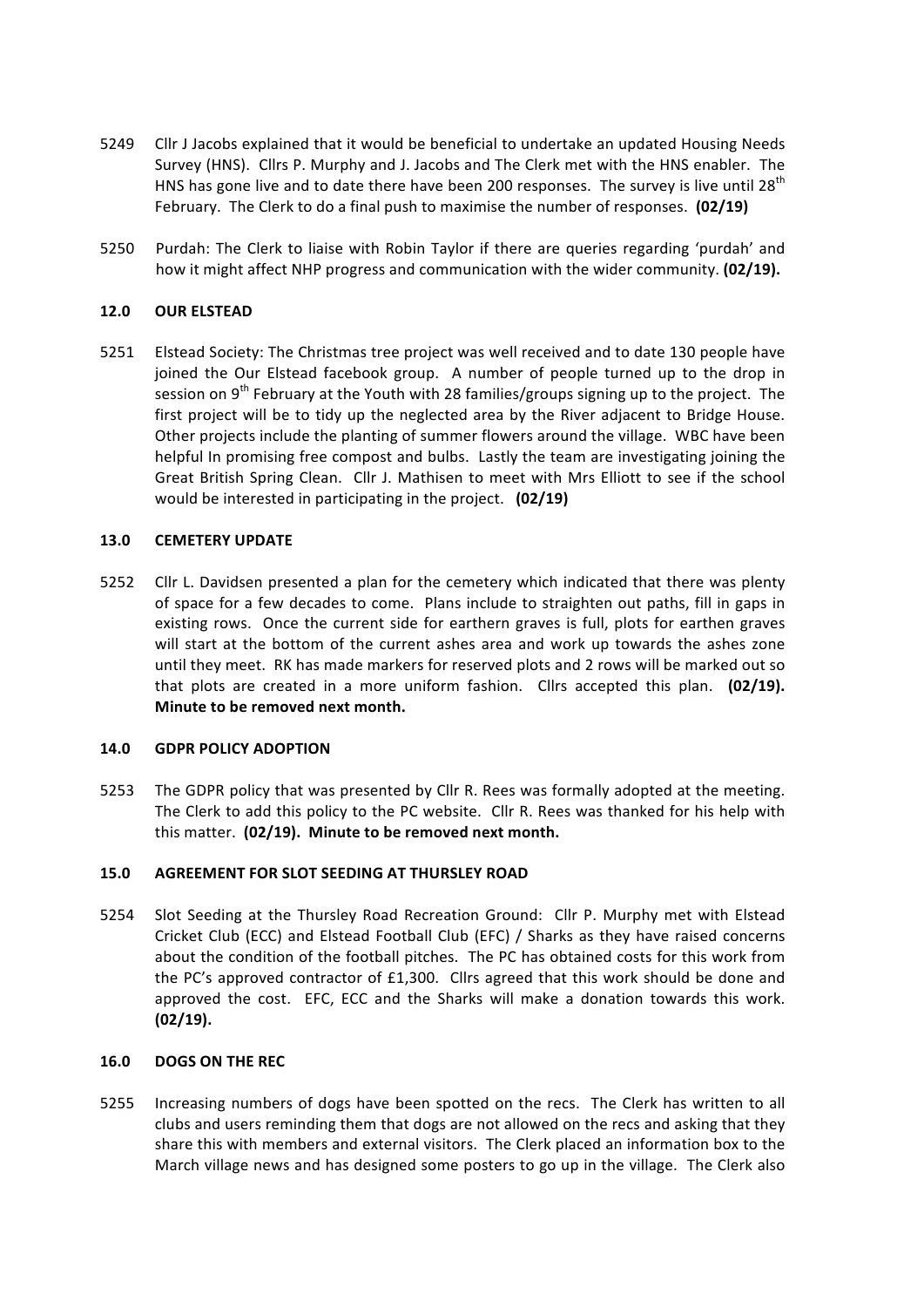showed cllrs some revised signage which cllrs approved for Thursley Road, Burford Lodge and The Croft recs. The new signage also details that no horses are to be allowed on the recs. Cllr J. Else to forward a copy of the PSPO order. Cllr J. Else also stated that if required an enforcement team could visit the recs one Saturday. (02/19)

#### **17.0 FOOTPATH SIGN STACEYS FARM ROAD – BONFIRE HILL**

5256 The signs at Staceys farm Road and also Hope street have both fallen down and need renewing. The Clerk to contact SCC. (02/19).

#### **18.0 PC COMMUNICATION POST PC MEETINGS**

5257 The Clerk advised cllrs that a new facebook identity has been created called 'Elstead PC Clerk'. This will allow information from the PC to be posted on the Elstead Village Facebook page. The Clerk suggested that the PC needed to raise its profile more within the community. The Clerk to post a brief summary following each PC meeting detailing key issues / decisions. Cllrs to decide which items should be posted at the end of each meeting. This month the Clerk will post about: Housing Needs Survey, Julia Potts Letter, Defibrillator, B3001 / Thursley Road resurfacing and cemetery plans. (02/19). Minute to be removed next month.

#### **19.0 KOMPAN REAPPROVAL**

5258 Further repairs at Burford Lodge Rec were picked up during a formal playground inspection. The Clerk has asked Kompan to include these with the other works that jad been scheduled and an invoice for the new works was presented to cllrs for approval. Cllrs approved the total works (the total includes pre approved works and new seats)  $£4,600.17$ . The Clerk to place the order. The previous cheque has been cancelled. **(02/19).** Minute to be removed next month.

#### **20.0 REPORTS AND CORRESPONDENCE**

- 5259 The Clerk followed up the damaged railing opposite Fulbrook Lane with SCC. SCC said that they are perusing a claim for the damage and repairs are being programmed by the Follow Up Team. (02/19).
- 5260 A resident reported seeing horse droppings on the pavement opposite the Spar. (02/19). **Minute to be removed next month.**
- 5261 The Clerk reported surface deterioration on the Shackeleford Road to Clarion. Clarion have responded saying that the side of the road in question is SCC Highways responsibility. **(02/19).**
- 5262 A resident asked if the PC will support the continuation of the Bus Route 46 as there will be a direct Farnham – Guildford train link starting in May which may affect its' future viability. **(02/19).**
- 5263 Press releases: Planning Inspector approves Common Land de-registration of Wey Hill Fairground Car Park, Council voices concern over bank closures, Give your views on the Farnham Neighbourhood Plan review from 7 February, Waverley budget proposals recommended for approval by Full Council, Waverley 2019/ 20 budget approved, Free